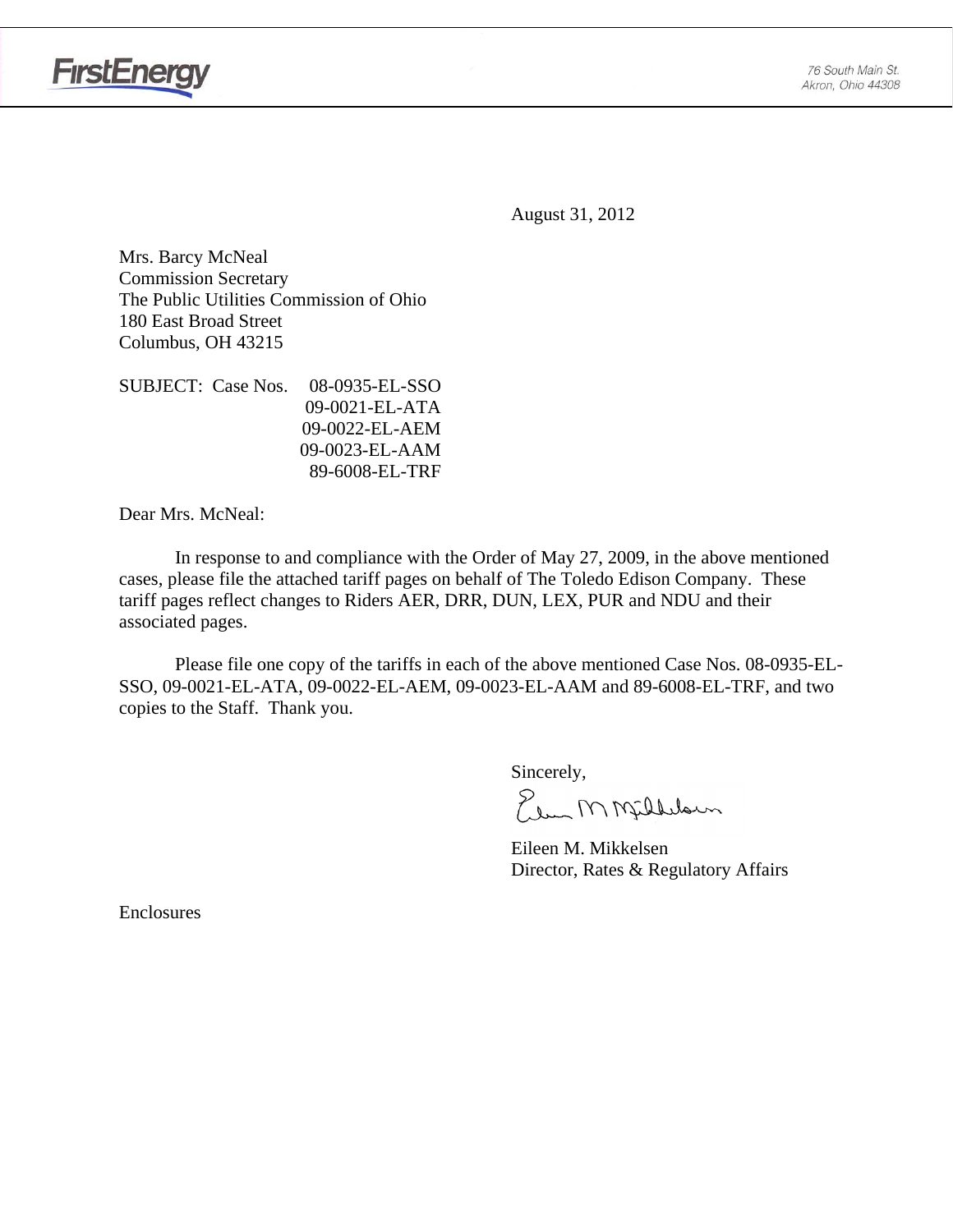## **TABLE OF CONTENTS**

The following rates, rules and regulations for electric service are applicable throughout the Company's service territory except as noted.

|                                                      | <b>Sheet</b> | <b>Effective</b><br><b>Date</b> |
|------------------------------------------------------|--------------|---------------------------------|
| <b>TABLE OF CONTENTS</b>                             | 1            | $10-01-12$                      |
| <b>DEFINITION OF TERRITORY</b>                       | 3            | 01-23-09                        |
| <b>ELECTRIC SERVICE REGULATIONS</b>                  | 4            | 12-04-09                        |
| <b>ELECTRIC SERVICE SCHEDULES</b>                    |              |                                 |
| Residential Service (Rate "RS")                      | 10           | $01 - 23 - 09$                  |
| General Service - Secondary (Rate "GS")              | 20           | $01 - 23 - 09$                  |
| General Service - Primary (Rate "GP")                | 21           | $01 - 23 - 09$                  |
| General Service - Subtransmission (Rate "GSU")       | 22           | 01-23-09                        |
| General Service - Transmission (Rate "GT")           | 23           | 01-23-09                        |
| <b>Street Lighting Provisions</b>                    | 30           | 01-23-09                        |
| Street Lighting (Rate "STL")                         | 31           | 06-01-09                        |
| Traffic Lighting (Rate "TRF")                        | 32           | 01-23-09                        |
| Private Outdoor Lighting (Rate "POL")                | 33           | 06-01-09                        |
| <b>MISCELLANEOUS CHARGES</b>                         | 75           | $07 - 05 - 12$                  |
| <b>OTHER SERVICE</b>                                 |              |                                 |
| <b>Partial Service</b>                               | 52           | $01 - 01 - 06$                  |
| Residential Renewable Energy Credit Purchase Program | 60           | 10-01-09                        |
| <b>Cogeneration and Small Power Producer</b>         | 70           | $01 - 01 - 03$                  |
| <b>Interconnection Tariff</b>                        | 76           | $01 - 01 - 09$                  |
| <b>PIPP Customer Discount</b>                        | 80           | 06-01-11                        |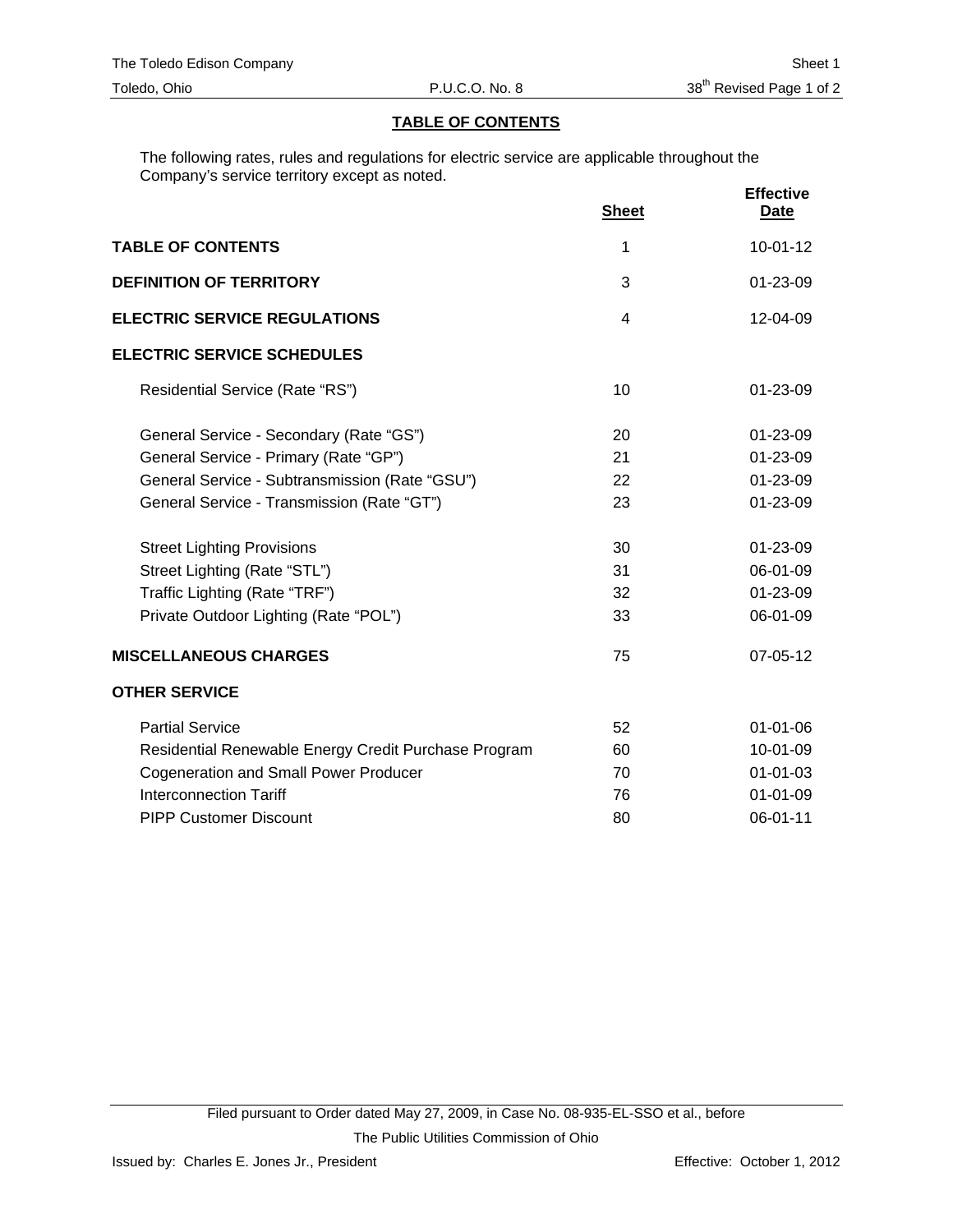# **TABLE OF CONTENTS**

| <b>RIDERS</b>                                          | <b>Sheet</b> | <b>Effective</b><br>Date |
|--------------------------------------------------------|--------------|--------------------------|
| Summary                                                | 80           | 09-01-11                 |
| <b>Residential Distribution Credit</b>                 | 81           | $05 - 21 - 10$           |
| <b>Transmission and Ancillary Services</b>             | 83           | 09-10-10                 |
| <b>Alternative Energy Resource</b>                     | 84           | $10-01-12$               |
| <b>School Distribution Credit</b>                      | 85           | 06-01-09                 |
| <b>Business Distribution Credit</b>                    | 86           | 01-23-09                 |
| <b>Hospital Net Energy Metering</b>                    | 87           | 10-27-09                 |
| Economic Development (4a)                              | 88           | 01-23-09                 |
| <b>Universal Service</b>                               | 90           | 12-20-11                 |
| State kWh Tax                                          | 92           | 01-23-09                 |
| <b>Net Energy Metering</b>                             | 93           | 10-27-09                 |
| Delta Revenue Recovery                                 | 96           | $10-01-12$               |
| Demand Side Management                                 | 97           | 07-01-12                 |
| Reasonable Arrangement                                 | 98           | 06-01-09                 |
| <b>Distribution Uncollectible</b>                      | 99           | $10-01-12$               |
| Economic Load Response Program                         | 101          | 06-01-11                 |
| Optional Load Response Program                         | 102          | 06-01-11                 |
| <b>Generation Cost Reconciliation</b>                  | 103          | 07-01-12                 |
| Fuel                                                   | 105          | 12-14-09                 |
| Advanced Metering Infrastructure / Modern Grid         | 106          | 07-01-12                 |
| Line Extension Cost Recovery                           | 107          | $10-01-12$               |
| <b>Delivery Service Improvement</b>                    | 108          | $01 - 01 - 12$           |
| <b>PIPP Uncollectible</b>                              | 109          | $10-01-12$               |
| Non-Distribution Uncollectible                         | 110          | 10-01-12                 |
| <b>Experimental Real Time Pricing</b>                  | 111          | 06-01-12                 |
| <b>Experimental Critical Peak Pricing</b>              | 113          | 06-01-12                 |
| <b>Generation Service</b>                              | 114          | 06-01-12                 |
| Demand Side Management and Energy Efficiency           | 115          | 07-01-12                 |
| <b>Economic Development</b>                            | 116          | 07-01-12                 |
| <b>Deferred Generation Cost Recovery</b>               | 117          | 06-01-09                 |
| Deferred Fuel Cost Recovery                            | 118          | $01 - 01 - 11$           |
| Non-Market-Based Services                              | 119          | 06-01-12                 |
| <b>Residential Deferred Distribution Cost Recovery</b> | 120          | $01 - 01 - 12$           |
| Non-Residential Deferred Distribution Cost Recovery    | 121          | $01 - 01 - 12$           |
| <b>Residential Electric Heating Recovery</b>           | 122          | 07-01-12                 |
| <b>Residential Generation Credit</b>                   | 123          | 09-01-11                 |
| <b>Delivery Capital Recovery</b>                       | 124          | 07-01-12                 |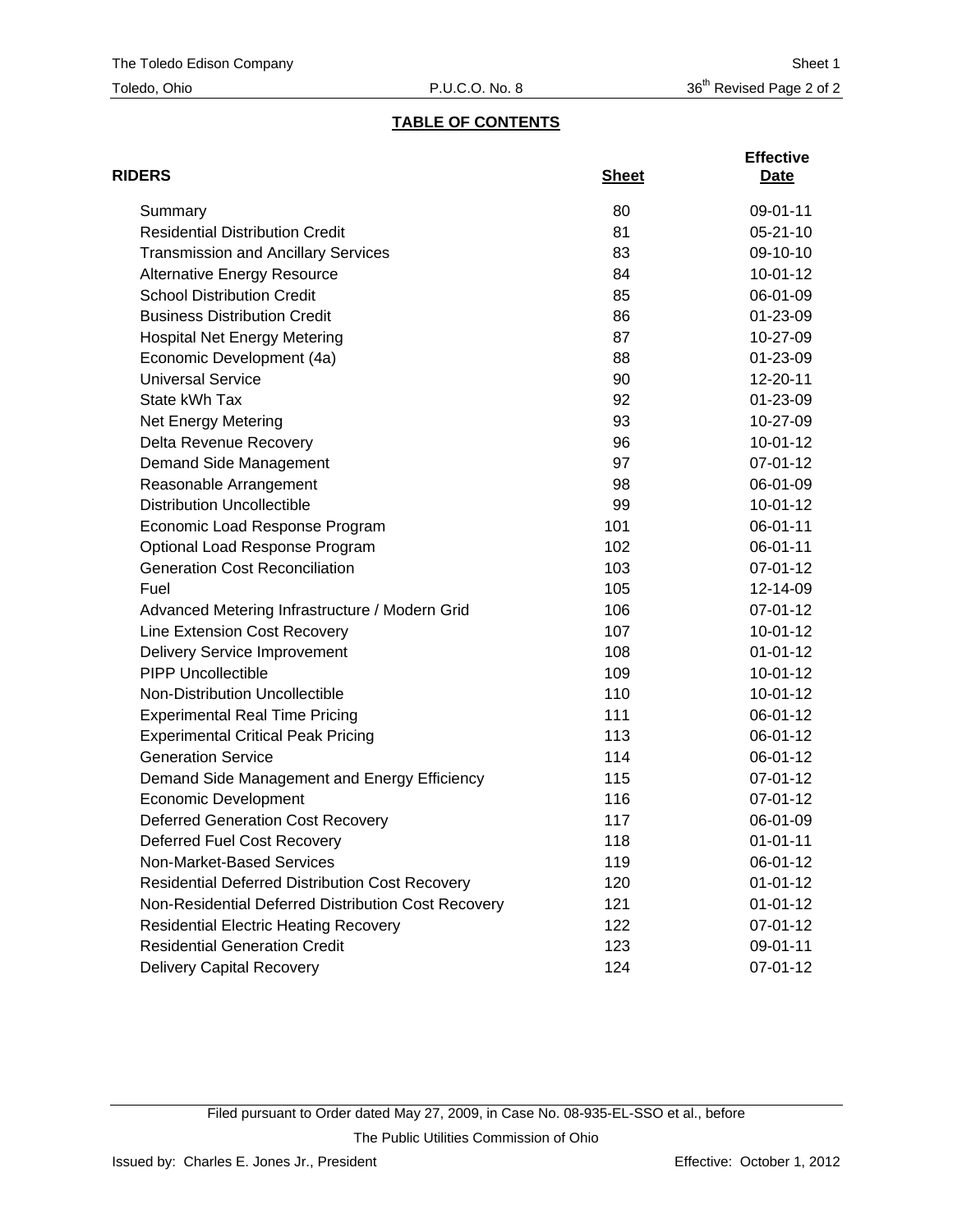## **RIDER AER Alternative Energy Resource Rider**

## **APPLICABILITY:**

Applicable to any customer that takes electric service under the Company's rate schedules. The Alternative Energy Resource Rider (AER) is not applied to customers during the period the customer takes electric generation service from a certified supplier. The following charges will apply, by rate schedule, effective for service rendered beginning October 1, 2012, for all kWhs per kWh:

## **RATE:**

| <b>RS</b>  | $0.0700$ ¢   |
|------------|--------------|
| GS         | $0.0700$ ¢   |
| <b>GP</b>  | 0.0675¢      |
| GSU        | $0.0656$ ¢   |
| GT         | $0.0656$ ¢   |
| <b>STL</b> | $0.0700$ ¢   |
| <b>TRF</b> | $0.0700$ ¢   |
| <b>POL</b> | $0.0700\phi$ |

## **PROVISIONS:**

The charges set forth in this Rider recover costs incurred by the Company associated with securing compliance with the alternative energy resource requirements in Section 4928.64, Revised Code. The costs initially deferred by the Company and subsequently fully recovered through this Rider will be all costs associated with securing compliance with the alternative energy resource requirements including, but not limited to, all Renewable Energy Credits costs, any reasonable costs of administering the request for proposal, and applicable carrying costs.

# **RIDER UPDATES:**

The charges contained in this Rider shall be updated and reconciled on a quarterly basis. No later than December 1st, March 1st, June 1st and September 1st of each year, the Company shall file with the PUCO a request for approval of the rider charges which, unless otherwise ordered by the PUCO, shall become effective on a service rendered basis on January 1st, April 1st, July 1st and October 1st of each year, beginning October 1, 2009.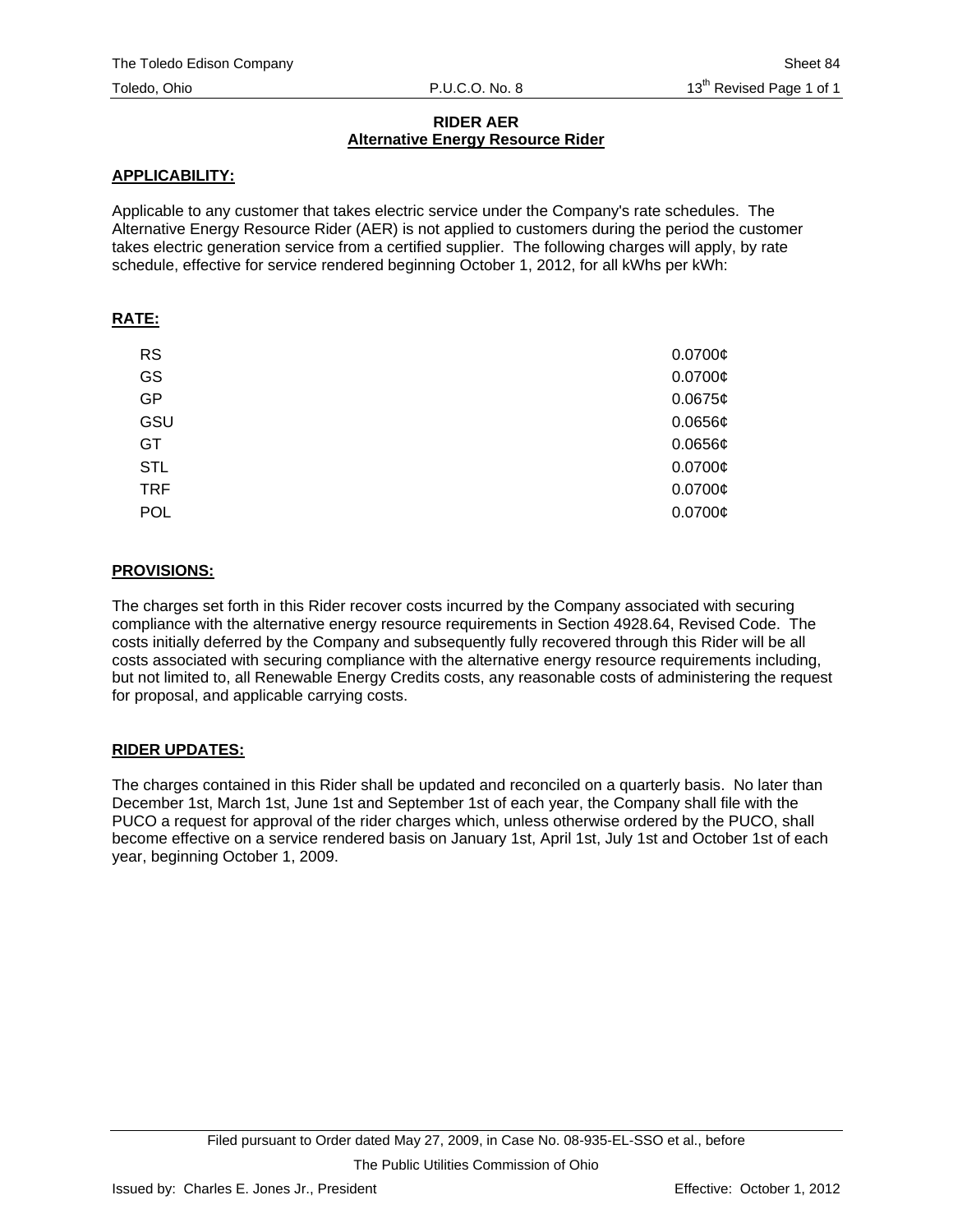#### **RIDER DRR Delta Revenue Recovery Rider**

## **APPLICABILITY:**

Applicable to any customer receiving electric service under the Company's rate schedules or reasonable arrangement (special contract) approved by the Public Utilities Commission of Ohio. The Delta Revenue Recovery Rider (DRR) charge will apply, for all rate schedules, effective for service rendered beginning October 1, 2012, for all kWhs per kWh. This Rider is not avoidable for customers who take electric generation service from a certified supplier.

## **PURPOSE:**

The DRR charge recovers the difference in revenue ("delta revenue") between the application of rates in the otherwise applicable rate schedule and the result of any economic development schedule, energy efficiency schedule, reasonable arrangement, or governmental special contract approved by the Public Utilities Commission of Ohio on or after January 1, 2009.

#### **RATE:**

DRR charge 0.0000¢

## **RIDER UPDATES:**

The charges contained in this Rider shall be updated and reconciled on a quarterly basis. No later than December 1st, March 1st, June 1st and September 1st of each year, the Company will file with the PUCO a request for approval of the rider charges which, unless otherwise ordered by the PUCO, shall become effective on a service rendered basis on January 1st, April 1st, July 1st and October 1st of each year, beginning October 1, 2009.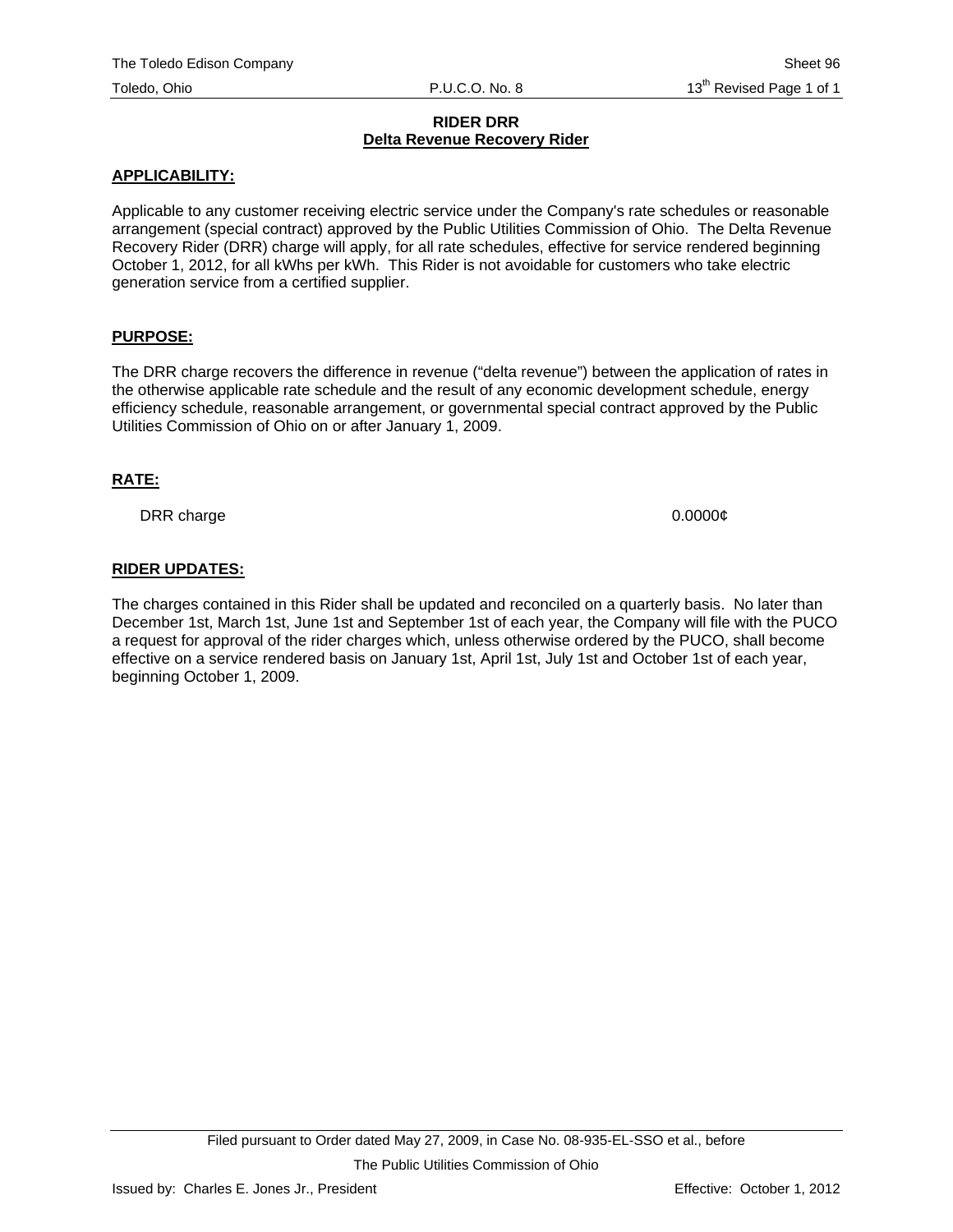### **RIDER DUN Distribution Uncollectible Rider**

#### **APPLICABILITY:**

Applicable to any customer who receives electric service under the Company's rate schedules. The Distribution Uncollectible Rider (DUN) charge will apply, for all rate schedules, effective for service rendered beginning October 1, 2012, for all kWhs per kWh. This Rider is not avoidable for customers during the period the customer takes electric generation service from a certified supplier.

## **RATE:**

DUN charge  $0.000000\ell$ 

#### **RIDER UPDATES:**

The charges contained in this Rider shall be updated and reconciled on a quarterly basis. No later than December 1st, March 1st, June 1st and September 1st of each year, the Company shall file with the PUCO a request for approval of the rider charges which, unless otherwise ordered by the PUCO, shall become effective on a service rendered basis on January 1st, April 1st, July 1st and October 1st of each year.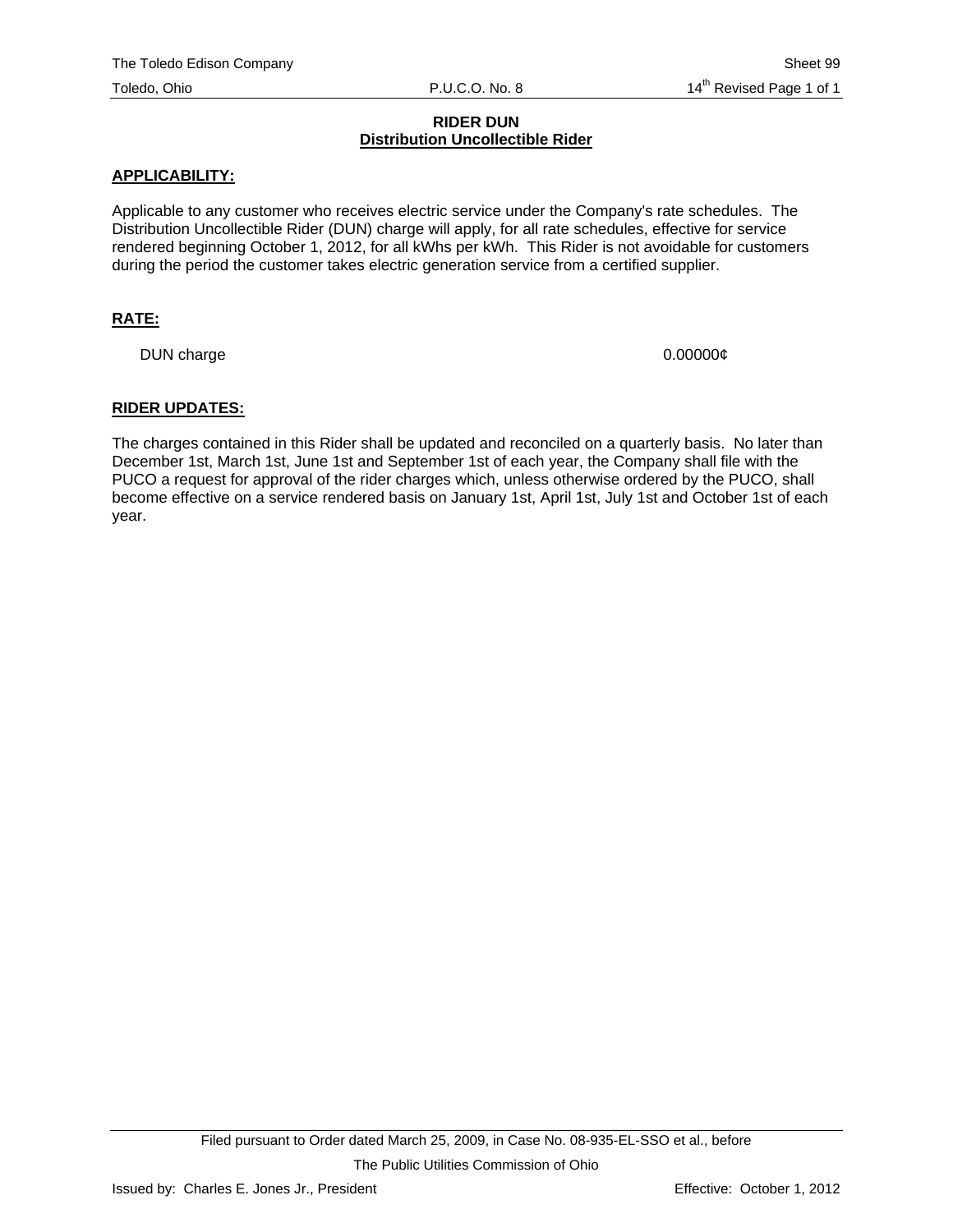## **RIDER LEX Line Extension Cost Recovery Rider**

## **APPLICABILITY:**

Applicable to any customer receiving electric service under the Company's rate schedules. The Line Extension Cost Recovery Rider (LEX) charge will apply for all rate schedules, on a service rendered basis, for all kWhs per kWh. This Rider is not avoidable for customers who take electric generation service from a certified supplier.

## **RATE:**

LEX charge  $0.0009\ell$ 

## **RIDER UPDATES:**

The charges contained in this Rider shall be updated and reconciled on a quarterly basis beginning December 1, 2011, and thereafter no later than December 1st, March 1st, June 1st and September 1st of each year, the Company will file with the PUCO a request for approval of the Rider charges which, unless otherwise ordered by the PUCO, shall become effective on a service rendered basis on January 1st, April 1st, July 1st and October 1st of each year.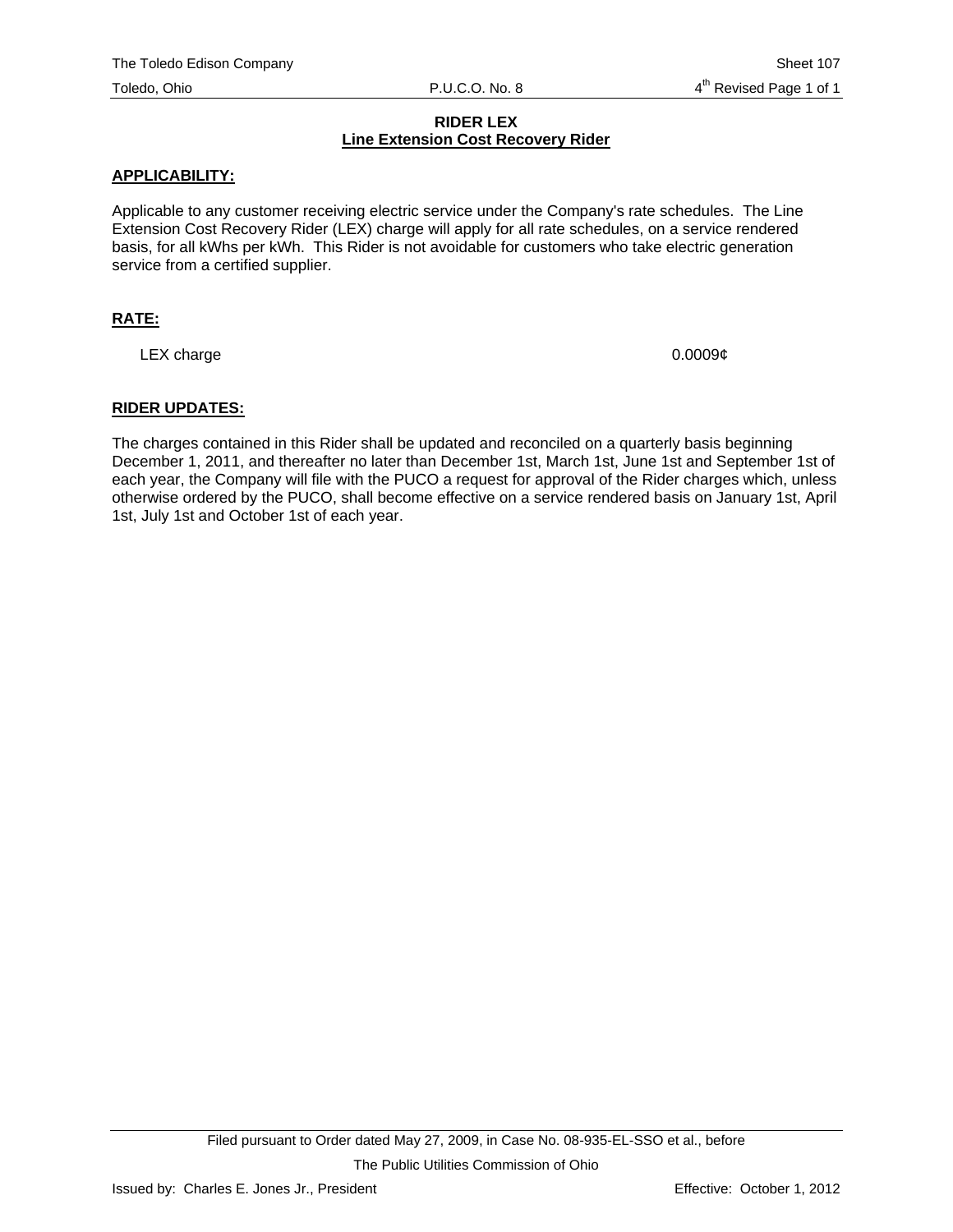#### **RIDER PUR PIPP Uncollectible Rider**

## **APPLICABILITY:**

Applicable to any customer who receives electric service under the Company's rate schedules. The PIPP Uncollectible Rider (PUR) charge will apply, for all rate schedules, effective for service rendered beginning October 1, 2012, for all kWhs per kWh. This Rider is not avoidable for customers during the period the customer takes electric generation service from a certified supplier. This Rider recovers uncollectible expense associated with PIPP customers to the extent such expense is incurred by the Company and is not recovered elsewhere.

# **RATE:**

PUR charge 0.0089¢

## **RIDER UPDATES:**

The charges contained in this Rider shall be updated and reconciled on a quarterly basis. No later than December 1st, March 1st, June 1st and September 1st of each year, the Company shall file with the PUCO a request for approval of the rider charges which, unless otherwise ordered by the PUCO, shall become effective on a service rendered basis on January 1st, April 1st, July 1st and October 1st of each year.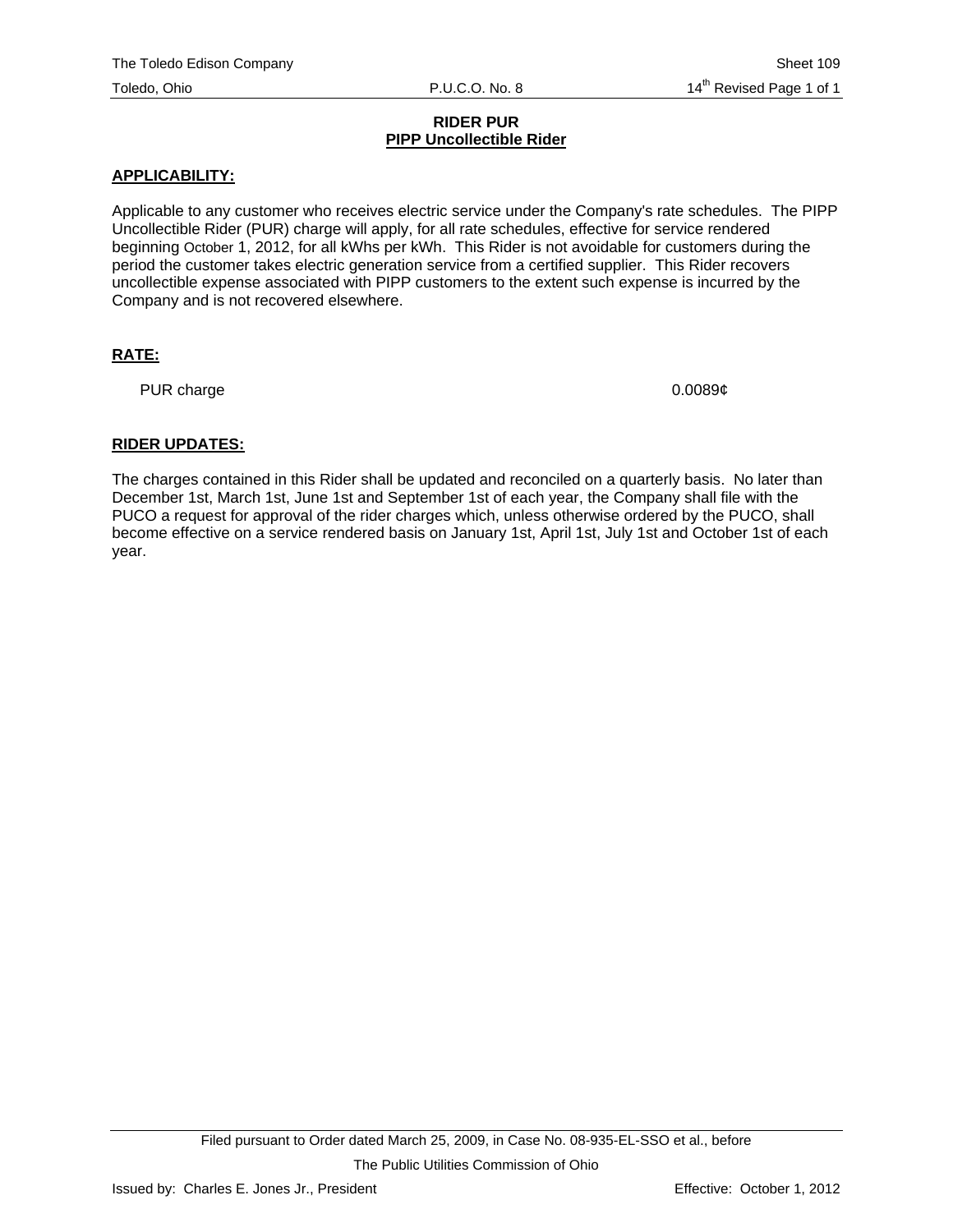#### **RIDER NDU Non-Distribution Uncollectible Rider**

### **APPLICABILITY:**

Applicable to any customer who receives electric service under the Company's rate schedules. The Non-Distribution Uncollectible Rider (NDU) charge / (credit) will apply, for all rate schedules, effective for service rendered beginning October 1, 2012, for all kWhs per kWh. This Rider is not applied to customers during the period the customer takes electric generation service from a certified supplier.

## **RATE:**

NDU charge / (credit) 0.0073¢

#### **RIDER UPDATES:**

The charges / credits contained in this Rider shall be updated and reconciled on a quarterly basis. No later than December 1st, March 1st, June 1st and September 1st of each year, the Company shall file with the PUCO a request for approval of the rider charges / credits which, unless otherwise ordered by the PUCO, shall become effective on a service rendered basis on January 1st, April 1st, July 1st and October 1st of each year.